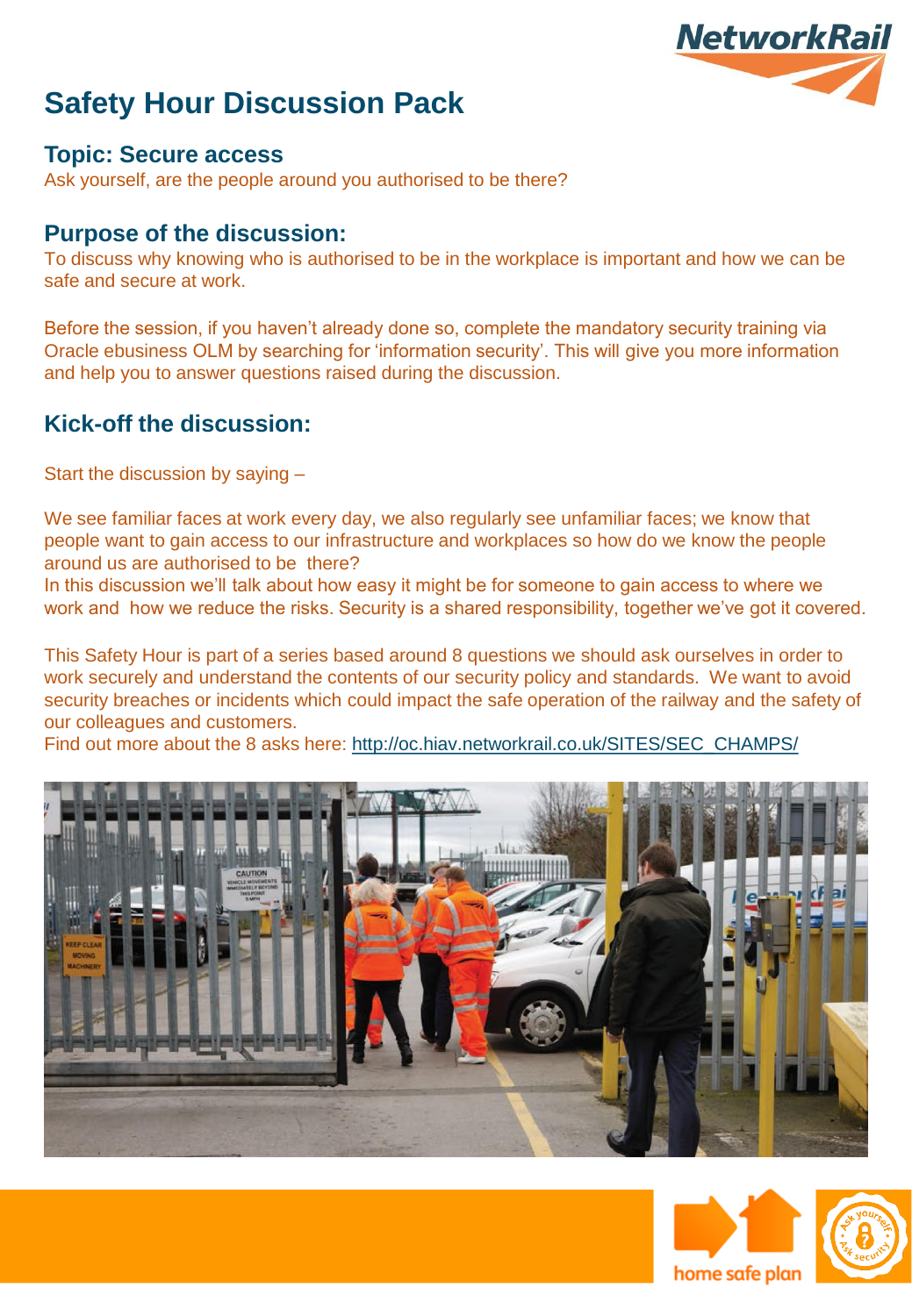

**Topic:** Ask yourself, are the people around you authorised to be there?

Discussion points: Use below to plan your facilitated discussion. Remember, you don't have to have all the answers – the role of the facilitator is to create an engaging discussion where everyone identifies and commits to solutions.

| <b>Discussion points</b>                     | <b>Supporting notes</b>                                                                                                                                                                                                                                                        |
|----------------------------------------------|--------------------------------------------------------------------------------------------------------------------------------------------------------------------------------------------------------------------------------------------------------------------------------|
| Why do we need to know<br>who is authorised? | Ask the group the following - Why do we need to prevent access<br>to our railways and our workplaces? Why would someone want<br>access? Theft, trespass, damage, terrorism?                                                                                                    |
|                                              | What valuable assets do we have in our own workplace?<br>$\bullet$<br>What valuable assets do we have as an organisation?<br>$\bullet$<br>What about our personal possessions?<br>$\bullet$<br>Has anyone left their wallet / purse by their desk?<br>$\bullet$                |
|                                              | Has anyone left their personal or work mobile phone out on display?                                                                                                                                                                                                            |
|                                              | How do we protect our tools and materials, what about our<br>equipment and electronic devices if people can gain access?<br>Have we had any instances of theft or trespass? Could they have<br>been prevented?                                                                 |
|                                              | Why do we protect our systems and technology?<br>$\bullet$<br>What about access to our information?                                                                                                                                                                            |
|                                              | Physical security is the first line of defence in our cyber security,<br>once in a building it's easier for a cyber criminal to gain access to<br>our systems.                                                                                                                 |
|                                              | Key messages here are:<br>We all have a responsibility to protect our workplace and the<br>railway. We are the greatest defence but also the greatest<br>weakness in security.<br>We need to keep our critical national infrastructure secure to<br>$\bullet$<br>keep it safe. |



/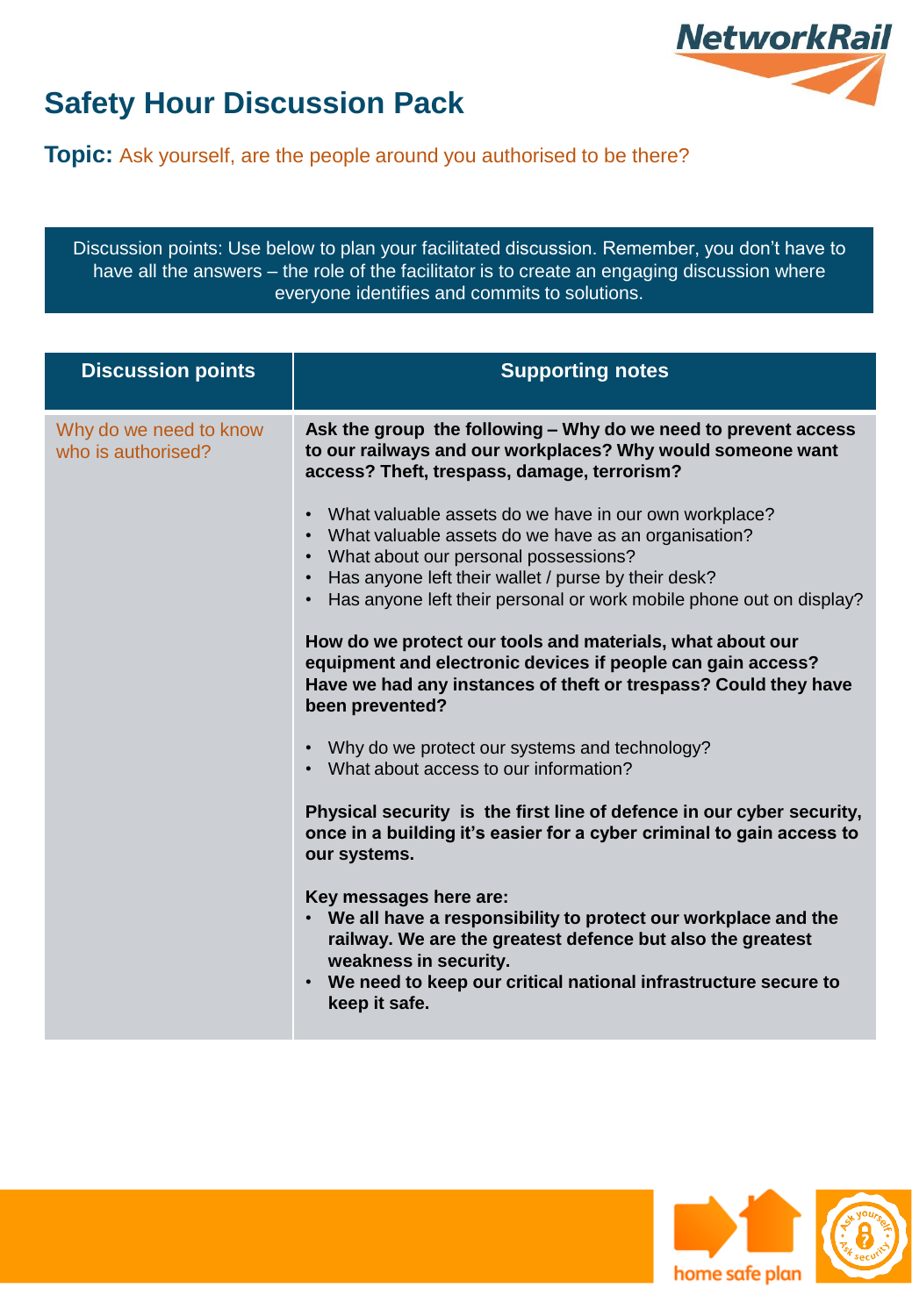

**Topic:** Ask yourself, are the people around you authorised to be there?

Discussion points: Use below to plan your facilitated discussion. Remember, you don't have to have all the answers – the role of the facilitator is to create an engaging discussion where everyone identifies and commits to solutions.

| <b>Discussion points</b>               | <b>Supporting notes</b>                                                                                                                                                                                                                                                                                                                                                                                                                                                                                                                                                                                                                                                                                                                                                                                                                                                                                                                                                                                                                                   |
|----------------------------------------|-----------------------------------------------------------------------------------------------------------------------------------------------------------------------------------------------------------------------------------------------------------------------------------------------------------------------------------------------------------------------------------------------------------------------------------------------------------------------------------------------------------------------------------------------------------------------------------------------------------------------------------------------------------------------------------------------------------------------------------------------------------------------------------------------------------------------------------------------------------------------------------------------------------------------------------------------------------------------------------------------------------------------------------------------------------|
| How do we stop<br>unauthorised access? | How easy would it be for someone to walk off the street into here?<br>Do we rely on knowing each other? (If we have IDs do we always<br>wear them and check others are wearing theirs?)<br>What course of action would you take if you believed someone was<br>$\bullet$<br>trespassing or not where they should be?<br>How would we stop unauthorised access? Do we feel comfortable<br>challenging?<br>Would you challenge someone tailgating? Are they a new<br>colleague? Someone from another workplace? A visitor here for a<br>meeting? How would you know?<br>Key messages here are:<br>Make sure those around you are authorised to be there<br>Keep an eye out for tailgating<br>$\bullet$<br>It's all our responsibility to challenge<br>$\bullet$<br>Look out for improvements that could be made to physical<br>security or procedure<br>Remember 'see it, say it, sort it' but always think of your<br>$\bullet$<br>personal safety before challenging someone.<br>You wouldn't let a stranger into your home, so why would you<br>at work? |



/